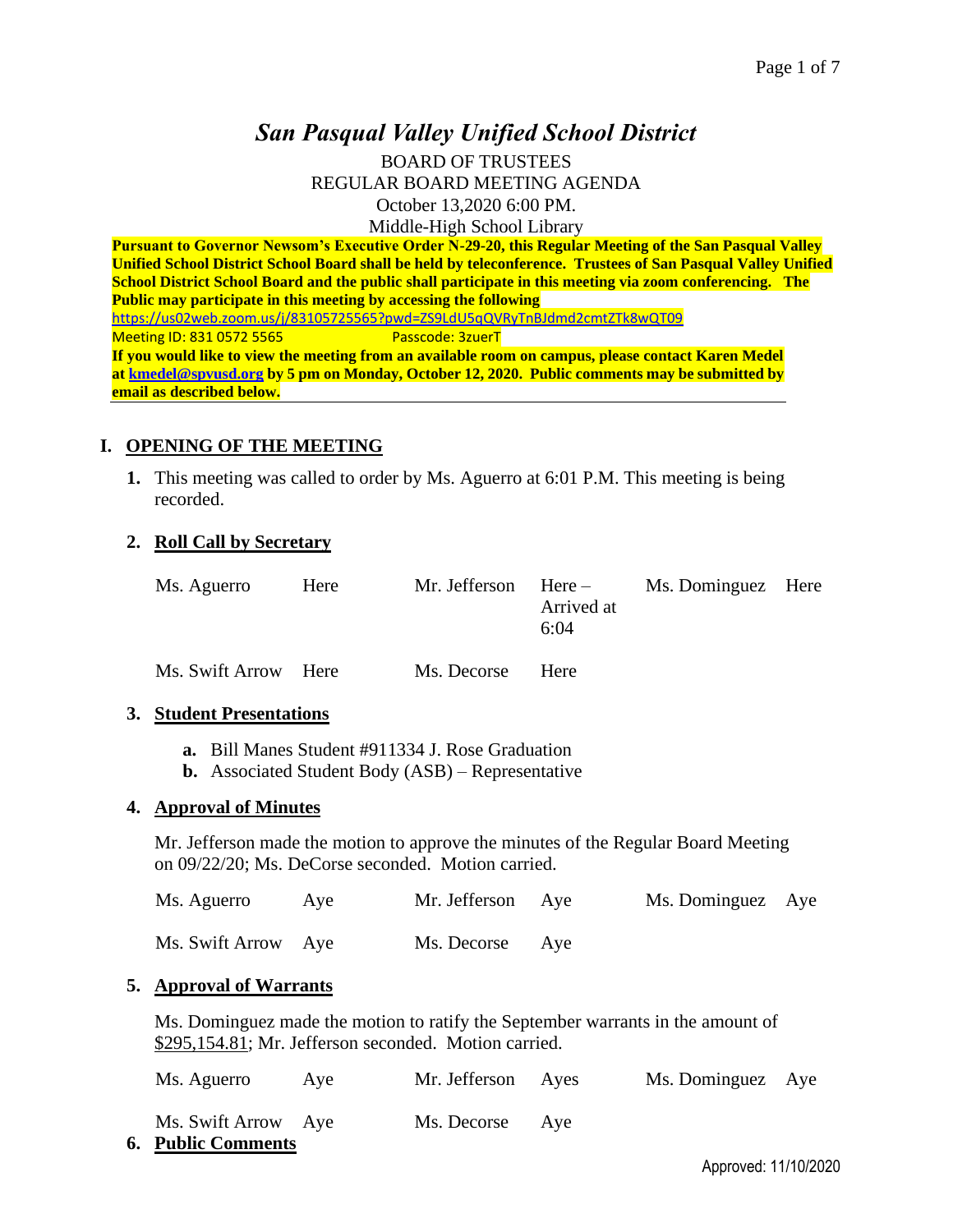**Persons who want to comment on topics not included on the agenda or comment on agendized topics are invited to submit comments via email to Executive Secretary, Karen Medel, at kmedel@spvusd.org on or before Monday, October 12, 2020 at 5:00 pm. Please limit comments to 300 words or less. All comments submitted will be read aloud during the meeting. Please note, all email correspondence relating to this meeting will become part of the Board minutes. If your comment is related to a specific Agenda item, please identify the Agenda item in the subject of your email.**

Are there any public comments speakers who require translation?

\*Persons who have complaints against Board members or District staff are encouraged to seek resolution to those complaints by using the San Pasqual Valley Unified School District written complaint procedures before orally addressing them at a meeting. The Board will not respond to such complaints until the applicable complaint procedure (BP/AR 1312.1) has been followed and has reached the Board level. Where a complaint concerns a District employee identifiable by name, position, or other facts, the Board cannot respond until proper written notice has been given to the employee pursuant to Government Code Section 54957.

Comments shall be limited to three minutes per person (six minutes if translation is required) and twenty minutes (forty minutes if translation is required) for all comments, per topic, unless the board president, subject to the approval of the Governing Board, sets different time limits

- **a.** Are there any members of the public to be heard on items not appearing on agenda that are within the jurisdiction of the District?
- **b.** Are there any members of the public to be heard on items appearing on the agenda?
- **c.** Are there any members of the public or parents/guardians of Indian children on equal participation in educational programs provided by the district. Title VII of The Elementary and Secondary Education Act as amended by the Every Student Succeeds Act or PL 114-95

#### **CALL TO ORDER PUBLIC HEARING** Time: 6:13 pm

Ms. DeCorse made the Motion to Open Public Hearing; Ms. Dominguez seconded. Motion carried.

| Ms. Aguerro         | Ave | Mr. Jefferson Aye | Ms. Dominguez Aye |  |
|---------------------|-----|-------------------|-------------------|--|
| Ms. Swift Arrow Aye |     | Ms. Decorse Aye   |                   |  |

PUBLIC HEARING: Title VII and Impact Aid. Seek input from parents of Indian children, tribal officials, the Impact Aid Committee and any other interested persons regarding the development or review of education programs and services allowing for the participation of Indian students on an equal basis in the district.

Pursuant to BP/AR 1270, the Memorandum of Understanding between San Pasqual Valley Unified School District and the Quechan Tribe, AR 1270.2, and Title VII, the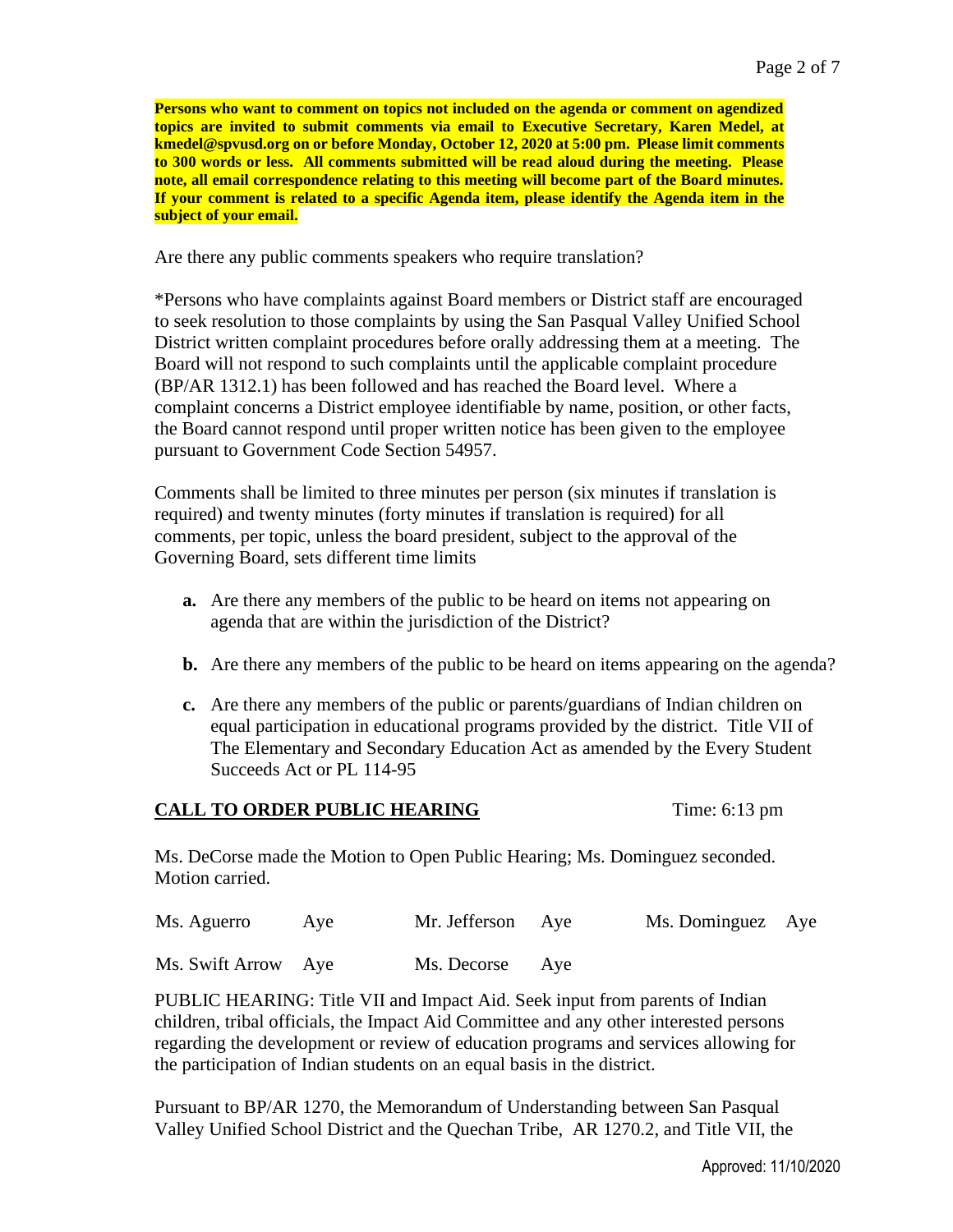District will ensure the equal basis participation of, and tribal and parental involvement in the education, of those students who live on Indian lands and are claimed for payment under the Title VII of Public Law 103-382. BP/AR 1270 and AR 1270.2 were approved by the board on 08.14.18. Copies of the Impact Aid Report 18.19 and the Indian Policy and Procedures are available at the District Office upon request.

We open the floor to Public Comments regarding education programs and services of Indian students at San Pasqual Valley Unified School District; please only speak on this topic:

Impact Aid Report looks different due to Covid-19 situation for the year 19.20. Next month the board will be asked to approve the Impact Aid Report as well as review and approve the policies.

Ms. Swift Arrow made theMotion to declare the Public Hearing closed; Ms. DeCorse seconded. Motion carried.

| Ms. Aguerro         | Ave | Mr. Jefferson Aye | Ms. Dominguez Aye |  |
|---------------------|-----|-------------------|-------------------|--|
| Ms. Swift Arrow Aye |     | Ms. Decorse Aye   |                   |  |

Upon the Motion, the Public hearing is closed at 6:19 PM

#### **II. PRESENTATIONS** - None

#### **III. CONSENT ITEMS**

- 1. Annual Memorandum of Understanding: MOU January 1, 2021 until December 31, 2021 between Imperial County Office of Education (ICOE) and SPVUSD Regarding Mutual Obligations Pursuant to CHAT Program
- 2. Memorandum of Understanding Between San Pasqual Valley Unified School District and Imperial County Office of Education Curriculum Department – San Pasqual Valley Elementary School Next Generation Science Standards (NGSS)

Ms. DeCorse made the motion to approve the consent items as listed; Mr. Jefferson seconded. Motion carried.

| Ms. Aguerro         | Ave | Mr. Jefferson Aye | Ms. Dominguez Aye |  |
|---------------------|-----|-------------------|-------------------|--|
| Ms. Swift Arrow Aye |     | Ms. Decorse Aye   |                   |  |

# **IV. MONTHLY REPORTS**

- 1. San Pasqual Teachers Association (SPTA) Ms. Jennifer Wallace
- 2. California School Employees Association (CSEA) Ms. Airam Hernandez
- 3. Special Education Dr. Thien Hoang
- 4. Elementary School Mr. Ruben Gonzalez
- 5. Middle School Ms. Mary Kay Monson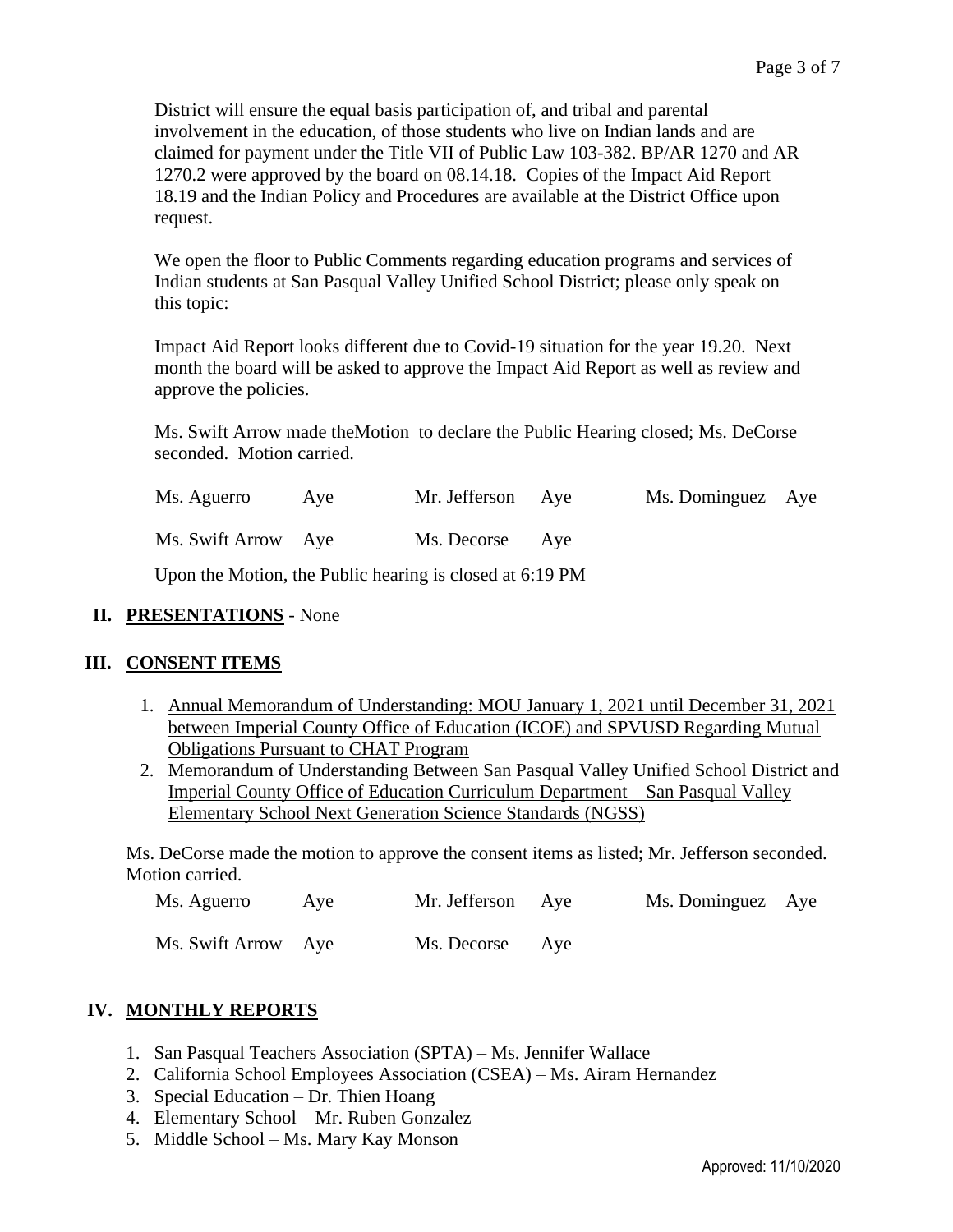- 6. High School Mr. Juan Morales
- 7. Business Services Ms. Kish Curtis
- 8. Superintendent/Bill Manes-Adult Education Principal Ms. Rauna Fox a. LCAP
- 9. School Board

# **V. UNFINISHED BUSINESS**

### **VI. INFORMATION ITEMS**

- 1. ICOE Acceptance of LCAP and Adopted Budget for Fiscal Year 2020-2021
- 2. ICOE 4<sup>th</sup> Quarterly Report, 2019-2020 Academic Year
- 3. Updated SRO Costs FY 2020-2021
- 4. Quarterly Report on Williams Uniform Complaints
- 5. Superintendent Accepted Letters of Retirement from Three Certificated Staff Members
- 6. Cost of Replacing/Repairing Crow's Nest on Football Field
- 7. List of Expections for SRO from Committee
- 8. ICOE recommendations on Learning Continuity and Attendance Plan
- 9. Gym Updates Seismic Grant
- 10. MiFi updates distribution numbers
- 11. Comprehensive Support and Improvement 2020-2021 Prompts

### **VII. NEW BUSINESS**

1. Ms. Swift Arrow made the motion to approve the CSBA Updated Policies per CSBA Recommendations Following State and Federal Guideliness; Mr. Jefferson seconded. Motion carried

| Ms. Aguerro | Ave | Mr. Jefferson Aye |                   |  |
|-------------|-----|-------------------|-------------------|--|
|             |     |                   | Ms. Dominguez Aye |  |

Ms. Swift Arrow Aye Ms. Decorse Aye

2. Mr. Jefferson made the motion Stay in Distance Learning Until End of First Semester and to postpone sports until then; Ms. Swift Arrow seconded. Motion carried.

| Ms. Aguerro | Ave | Mr. Jefferson | Ms. Dominguez Aye |  |
|-------------|-----|---------------|-------------------|--|
|             |     |               |                   |  |

Ms. Swift Arrow Aye Ms. Decorse Aye

3. Ms. Swift Arrow made the motion to approve the Variable Term Credential Waiver: Mr. Xavier Sanders, Science Teacher; Ms. DeCorse seconded. Motion carried.

Ms. Aguerro Aye Mr. Jefferson Aye Ms. Dominguez Aye

Ms. Swift Arrow Aye Ms. Decorse Aye

4. Ms. Swift Arrow made the motion to approve the Additional Fees Associated with Gym Project – Convert Modular Buildings to Site-Built Wood Frame Construction; Ms. Dominguez seconded. Motion carried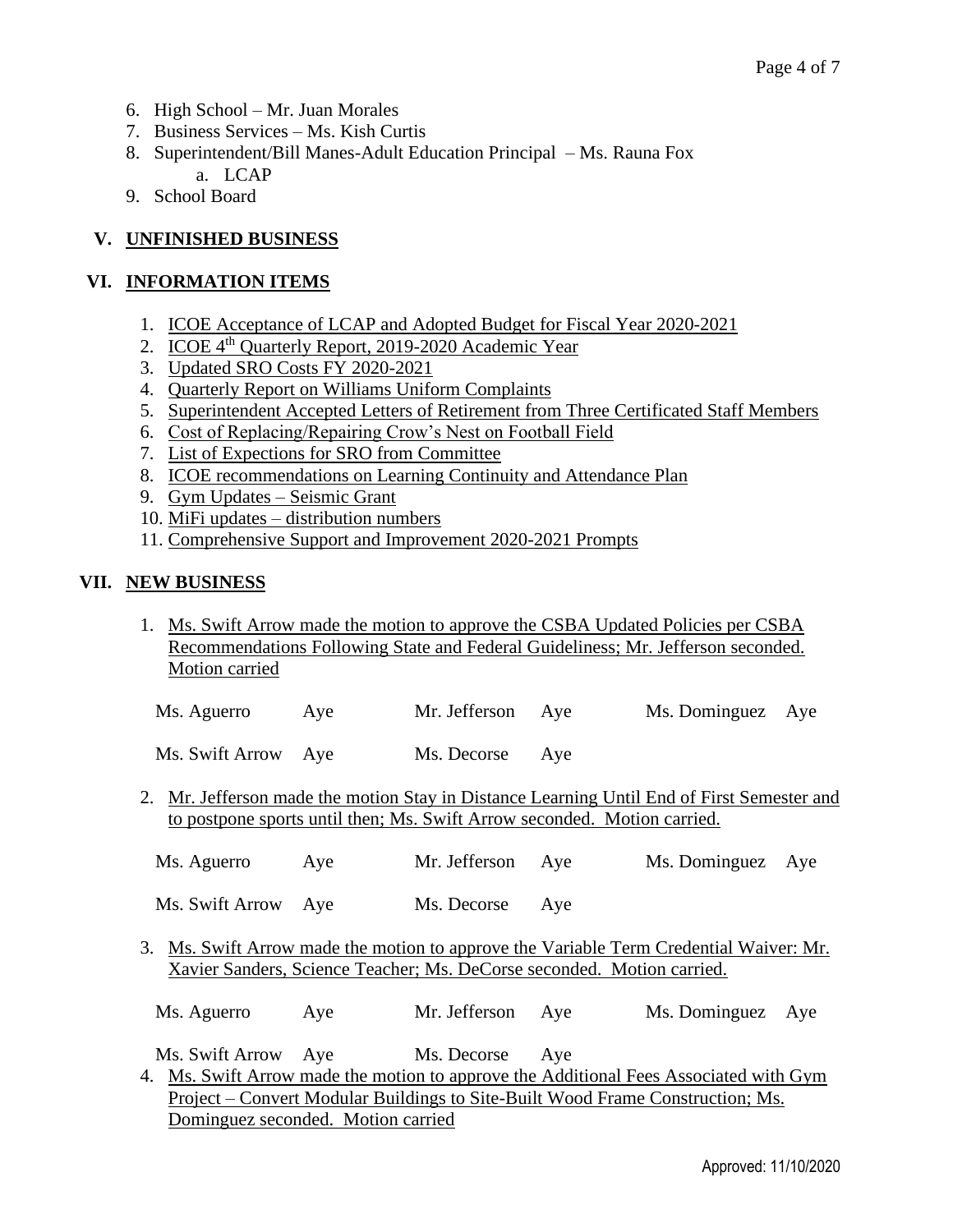Ms. Aguerro Aye Mr. Jefferson Aye Ms. Dominguez Aye

Ms. Swift Arrow Aye Ms. Decorse Aye

5. Board Member Compensation for Members Absent During Board Meetings in October – There is no action required as all board members were in attendance.

### **VIII. BOARD COMMENTS**

- 1. Happy everyone is doing ok, good positivity, glad that distance learning will continue.
- 2. Thank you everyone for everything. Thanks for the computers and wifi.

### **IX. ITEMS FOR FUTURE AGENDA**

- 1. ICOE Recommendations on Learning Continuity and Attendance Plan
- 2. Cost of Replacing/Repairing Crow's Nest on Football Field

### **X. CLOSED SESSION Time: 7:22 P.M.**

Ms. Swift Arrow made the motion to move into closed session; Ms. Dominguez seconded. Motion carried.

| Ms. Aguerro | Aye | Mr. Jefferson Aye | Ms. Dominguez Aye |  |
|-------------|-----|-------------------|-------------------|--|
|             |     |                   |                   |  |

Ms. Swift Arrow Aye Ms. Decorse Aye

- 1. CONFERENCE WITH LABOR NEGOTIATOR (Superintendent) Pursuant to Government Code 54957.6
- 2. PERSONNEL MATTERS Pursuant to Government Code 54957
- 3. STUDENT MATTERS Pursuant to Education Code 48918
	- a. JA6000194 Involuntary Transfer to San Pasqual Valley Vocational Academy
	- b. JH911063 Admission to San Pasqual Valley Unified School District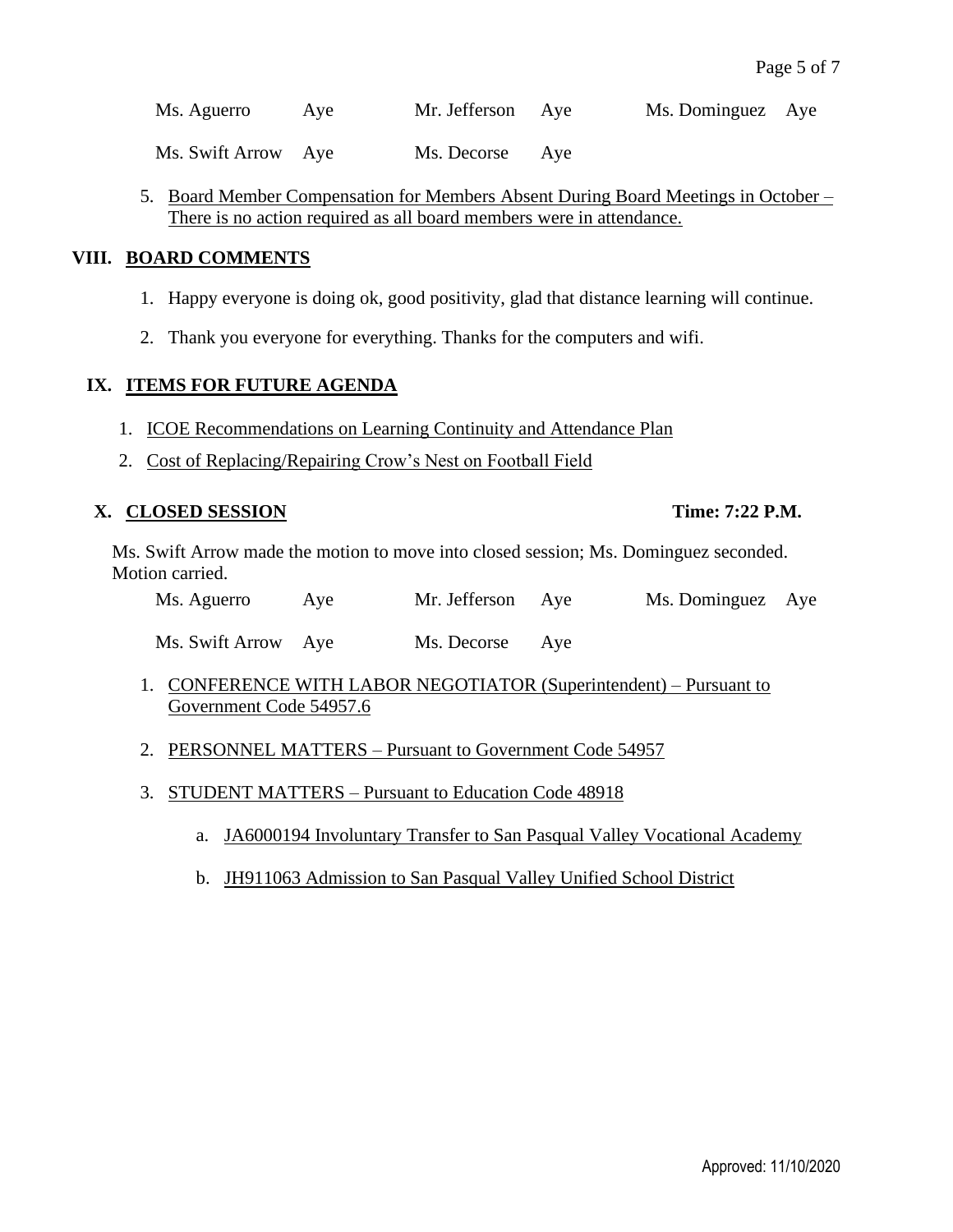## **XI. RECONVENE Time: 8:01 P.M.**

Mr. Jefferson made the motion to reconvene; Ms. Dominguez seconded. Motion carried.

Ms. Aguerro Aye Mr. Jefferson Aye Ms. Dominguez Aye

Ms. Swift Arrow Aye Ms. Decorse Aye

During the Executive Session of the October 13, 2020 board meeting, the following reportable action was taken:

- 1. CONFERENCE WITH LABOR NEGOTIATOR (Superintendent) Pursuant to Government Code 54957.6 – information given; no action taken.
- 2. PERSONNEL MATTERS Pursuant to Government Code 54957; information given no action taken.
- 3. STUDENT MATTERS Pursuant to Education Code 48918
	- a. Mr. Jefferson made the motion to approve the Involuntary Transfer to San Pasqual Valley Vocational Academy of student JA6000194; Ms. Swift Arrow seconded. Motion carried.

| Ms. Aguerro | Ave | Mr. Jefferson Aye | Ms. Dominguez Aye |  |
|-------------|-----|-------------------|-------------------|--|
|             |     |                   |                   |  |

Ms. Swift Arrow Aye Ms. Decorse Aye

b. Ms. Swift Arrow made the motion to approve Admission to San Pasqual Valley Unified School District of student JH911063 to the Vocational Academy;' Ms. Dominguez seconded. Motion carried with the following stipulations

The Board requests that an IEP is held to place student at San Pasqual Valley Vocational Academy and that support is provided by the high school special education department. The Board made the following stipulations to student's readmission:

Student must maintain 90% attendance.

Student must maintain a 2.0 GPA

Student must have zero suspendable offenses.

Student must complete a drug and alcohol prevention program with the Student Behavior Alternative Discipline Specialist.

If student completes stipulations 1-5, student will be enrolled at Bill M. Manes Continuation High School for the Spring Semester of 2020-2021.

| Ms. Aguerro         | Ave | Mr. Jefferson Aye | Ms. Dominguez Aye |  |
|---------------------|-----|-------------------|-------------------|--|
| Ms. Swift Arrow Aye |     | Ms. Decorse Aye   |                   |  |